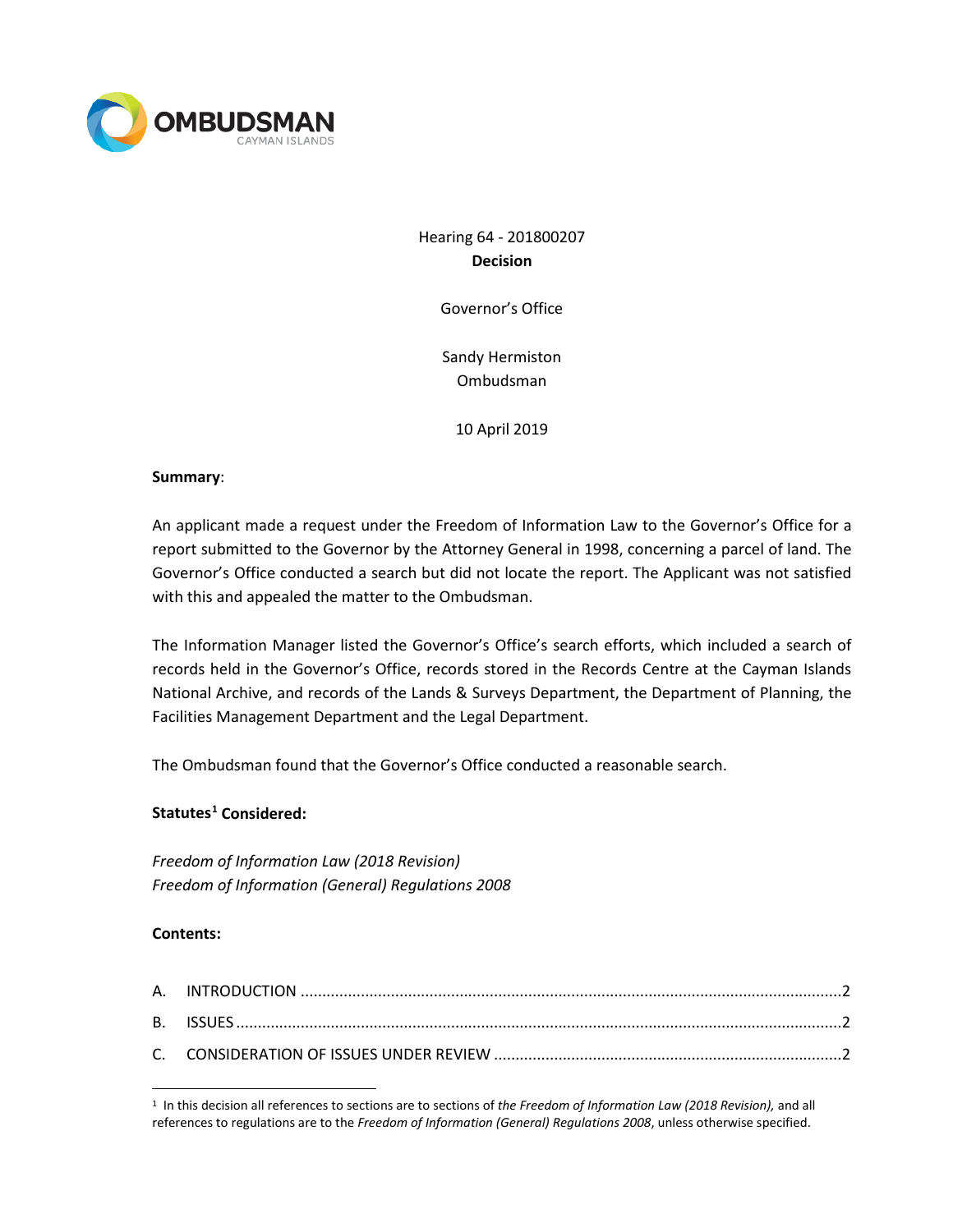| D. |  |  |
|----|--|--|
|----|--|--|

# **A. INTRODUCTION**

- [1] On 7 February 2018 the Applicant made a request to the Governor's Office (GO) under the Freedom of Information Law (FOI Law) for a report from Attorney General Richard Coles to Governor Owen dated 1998 ("the report"). The Applicant also requested correspondence between the Cayman Islands, Belize and the Foreign and Commonwealth Office (FCO) dated 1998-2000. The report and the correspondence relate to a decision by the Executive Council (EXCO) regarding a specific parcel of land. The Applicant made a number of records available to the GO to assist in the consideration for access.
- [2] The same Applicant also requested a report on the same subject, which was composed by Dr. Frank McField and forwarded to the FCO in 1998. With the help of GO's Information Manager (IM) both requests were redirected to the FCO for consideration under the UK's Freedom of Information Act, 2000 (FOIA).
- [3] After conducting a search, the IM informed the Applicant on 20 March 2018 that the record in question was not being held by the GO, and that, to the best of the IM's knowledge, the record was not being held by any other public authority. The IM also informed the Applicant that she continued the search in at least one additional location. The internal review by the GO's Head of Office confirmed this decision.
- [4] The Office of the Ombudsman accepted the appeal on 29 May 2018. We investigated the search efforts and the arrangements for the disposal of records during the period of interest. The GO detailed their search efforts including the seeking of records stored in the Cayman Islands National Archive (CINA) and requests to a number of other government departments for assistance. The Applicant remained unsatisfied and requested that the matter be heard by the Ombudsman.

### **B. ISSUES**

[5] **Whether the GO made reasonable efforts to locate a record that is the subject of the application for access.** 

### **C. CONSIDERATION OF ISSUES UNDER REVIEW**

[6] The Applicant provided a letter dated 19 May 1998, from Governor Owen to the Minister of Agriculture, Environment, Communications and Works, John McLean. In it the Governor indicated that he had received a report from the Attorney General, Richard Coles, regarding a review of the procedures followed by the Executive Council in approving a Crown Grant of the land in question. The letter describes the report's general conclusions. The existence of the report is also confirmed by other sources, including the Legislative Assembly's Hansard.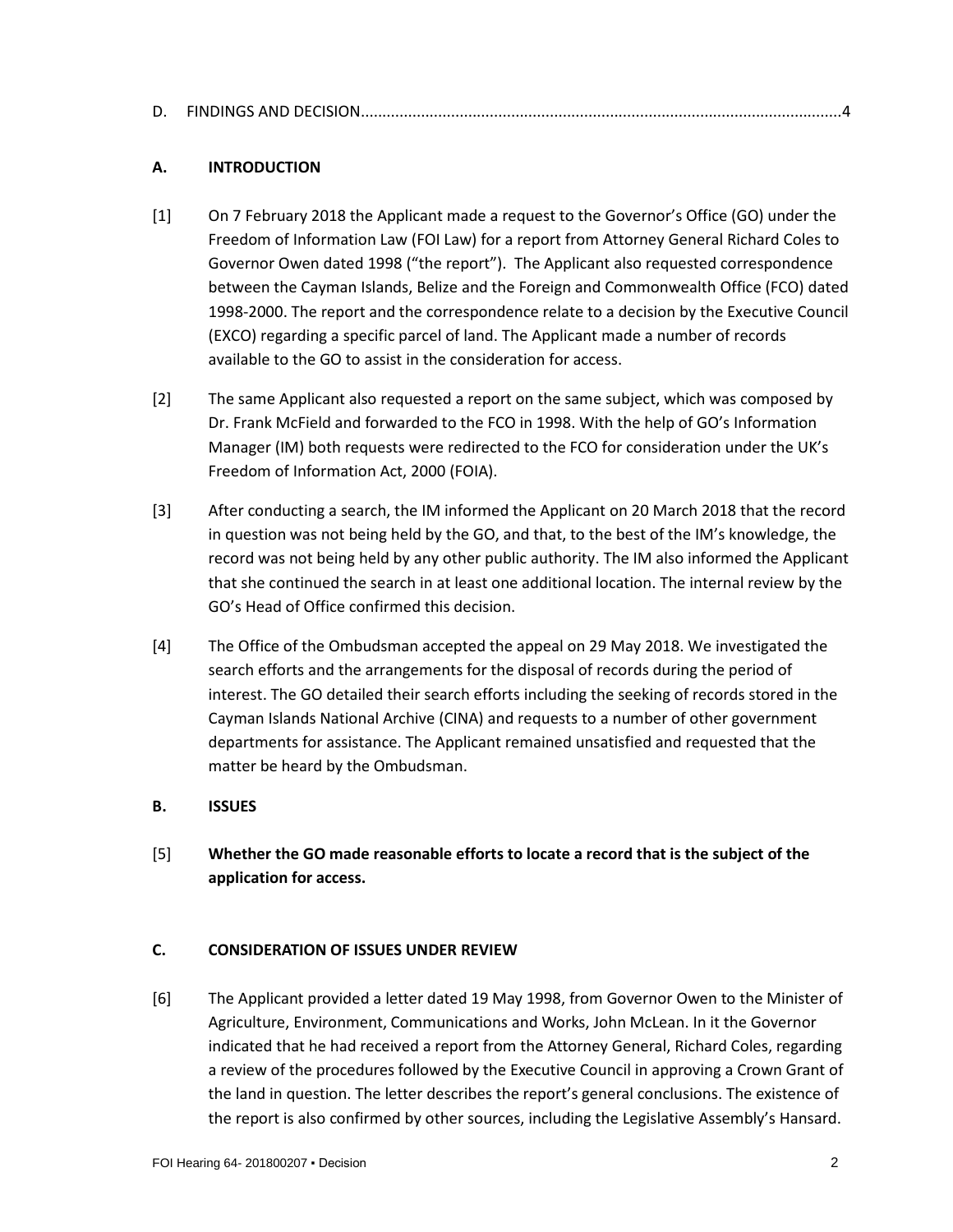#### [7] Regulation 6 requires that a reasonable search be conducted, as follows:

*6. (1) An information manager shall make reasonable efforts to locate a record that is the subject of an application for access.*

*(2) Where an information manager has been unable to locate the record referred to in paragraph (1), he shall make a record of the efforts he made.*

- [8] The IM's search efforts in this case consisted of the following:
	- (a) The IM asked former GO staff members for advice on the potential location of the report. The GO holds no records older than 2009. Some records were destroyed in Hurricane Ivan in 2004. All other records were disposed of (as further described below) or sent to CINA for storage in the Records Centre.
	- (b) The records of the GO are subject to the record keeping legislation of either the Cayman Islands or the UK, and are managed differently depending on the functional area they document.

The IM explained that no local disposal schedule existed at the time the report was received by Governor Owen. Prior to 1999 the applicable FCO disposal schedule required that records be reviewed after two years, after which the majority were destroyed. Correspondence was scheduled to be destroyed after 6 or 10 years, depending on its nature. They were unable to locate any records testifying to the scheduled or unscheduled destruction of GO records.

- (c) The IM asked CINA to conduct a search of the records stored in the Records Centre on behalf of the GO. There were no files entitled "Richard Cole" or "Belize". There was one file named "land disputes", but close examination did not find anything relevant to the Applicant's request. CINA also searched its historical holdings for potentially relevant records but did not find any that were relevant to the Applicant's request.
- (d) The IM contacted the IMs of the Planning Department and the Lands & Survey Department, asking if they might have a copy of the report. Both IMs made inquiries but found nothing relevant in regard to the report or the parcel of land.
- (e) The IM also checked with the Facilities Management Department since it assisted in the physical move of records belonging the GO from the old to the new Government Administration Building, but nothing relevant was found.
- (f) The IM also contacted the Legal Department for assistance since the report was produced by the Attorney General. However, the IM was told that the report was not held.
- [9] The IM also put the Applicant in touch with the FCO so that he could make a request for the Coles and McField reports under the UK's FOIA.